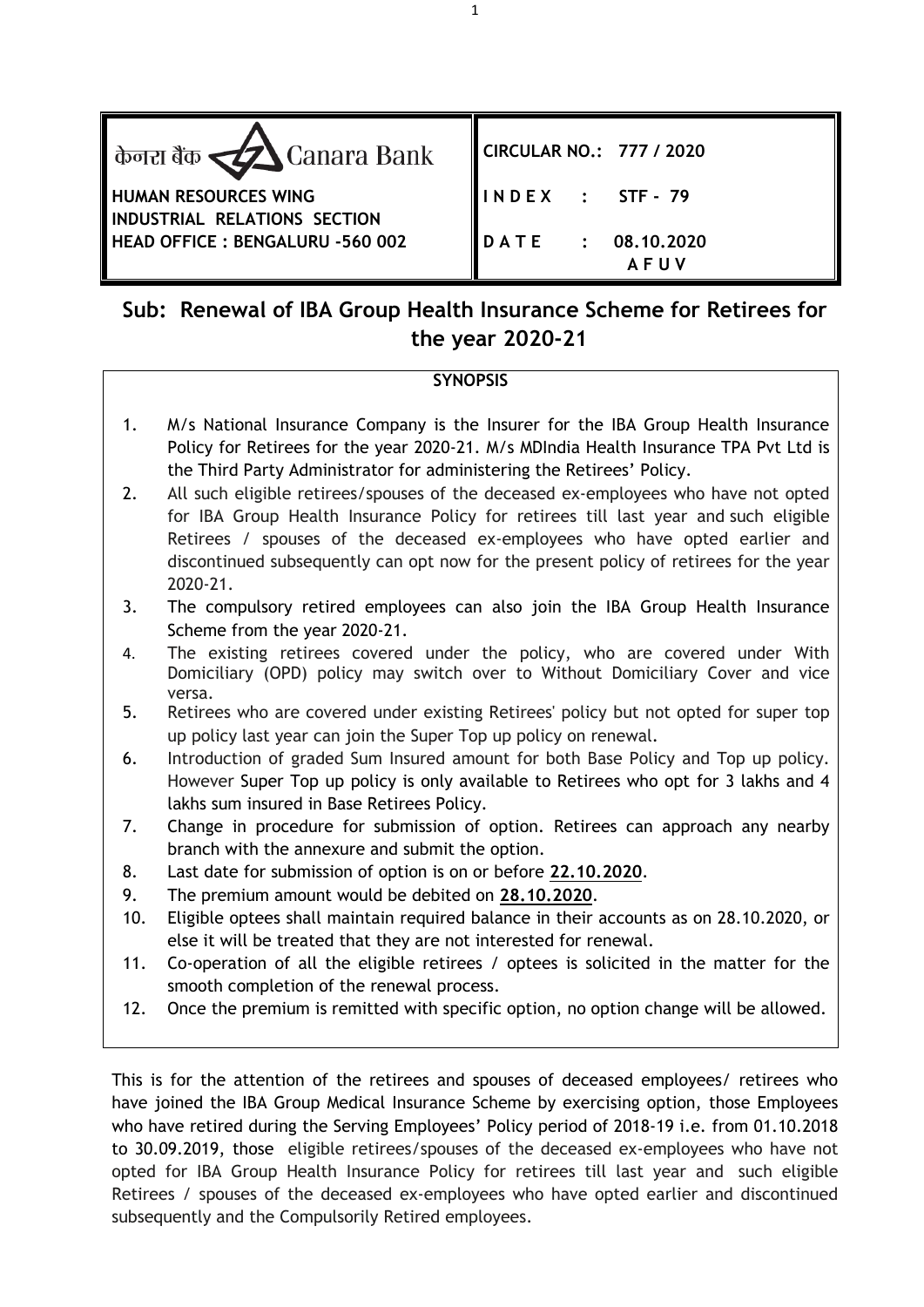The IBA Group Medical Insurance Policy for Retirees is due for renewal as on 01.11.2020 and now M/s National Insurance Company has advised the premium payable for the renewal of the policy. Further, M/s National Insurance Company has also informed that the "Super Top-Up Policy without Domiciliary Cover" has been continued as an optional on paying additional premium this year also. Also graded sum insured has been introduced for both base policy and super top up policy.

The retirees and spouses of deceased employees/ retirees who are renewing the policy may avail the benefit of the same, if they desire so. Also retirees those who had not opted earlier for super top policy without domiciliary cover may opt for the same, by paying the additional top up premium.

## **1. The details of renewal premium as communicated by M/s National Insurance Company, is as under:-**

| Sum Insured | <b>Family Floater</b> | Single Person |
|-------------|-----------------------|---------------|
| 4,00,000    | 32264                 | 19358         |
| 3,00,000    | 24199                 | 14520         |
| 2,00,000    | 16133                 | 9680          |
| 1,00,000    | 10890                 | 6534          |

Retiree Option-I (Without domiciliary for Retired officers):

Retiree Option-I (Without domiciliary for Retired Award Staff):

| Sum Insured | <b>Family Floater</b> | Single Person |
|-------------|-----------------------|---------------|
| 3,00,000    | 24199                 | 14520         |
| 2,00,000    | 16133                 | 9680          |
| 1,00,000    | 10890                 | 6534          |

Retiree Option-II (With domiciliary for Retired officers):

| Sum Insured | <b>Family Floater</b> | Single Person |
|-------------|-----------------------|---------------|
| 4,00,000    | 80067                 | 48040         |
| 3,00,000    | 60054                 | 36032         |
| 2,00,000    | 40036                 | 24021         |
| 1,00,000    | 27024                 | 16215         |

Retiree Option-II (With domiciliary for Retired Award Staff):

| Sum Insured | <b>Family Floater</b> | Single Person |
|-------------|-----------------------|---------------|
| 3,00,000    | 60054                 | 36032         |
| 2,00,000    | 40036                 | 24021         |
| 1,00,000    | 27024                 | 16215         |

The policy will be renewed for a further period of one year i.e. from 01.11.2020 to 31.10.2021.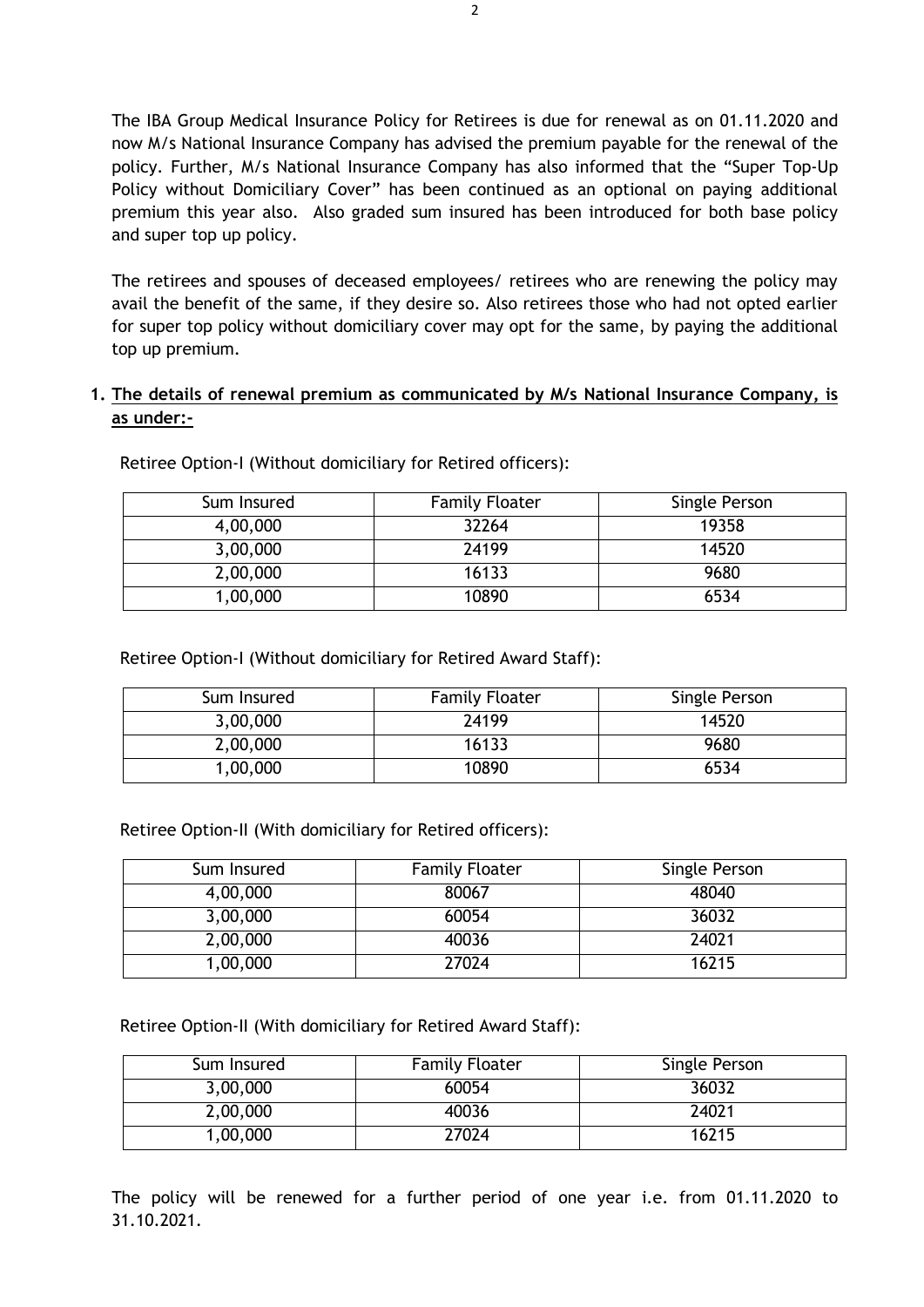### **2. Super Top up Policy without Domiciliary coverage:**

The details of premium for "Super Top up Policy without Domiciliary Cover" as communicated by M/s National Insurance Company, is as under:

Super Top up policy is only available to Retired Award staff who opt 3 lacs and Retired Officers who opt 4 lacs Sum Insured in Base Retirees Policy.

Award Staff can opt for 1 lac to 4 lacs Sum Insured in Super Top up policy; however officer can choose any sum insured from 1 lac to 5 lacs in Super Top up Policy.

For Retired Officers:

| Sum Insured | <b>Family Floater</b> | Single Person |
|-------------|-----------------------|---------------|
| 5,00,000    | 6554                  | 3932          |
| 4,00,000    | 5243                  | 3146          |
| 3,00,000    | 4194                  | 2517          |
| 2,00,000    | 3408                  | 2045          |
| 1,00,000    | 2097                  | 1258          |

For Retired Award Staff:

| Sum Insured | <b>Family Floater</b> | Single Person |
|-------------|-----------------------|---------------|
| 4,00,000    | 5243                  | 3146          |
| 3,00,000    | 4194                  | 2517          |
| 2,00,000    | 3408                  | 2045          |
| 1,00,000    | 2097                  | 1258          |

As per the Policy Terms provided by M/s National Insurance Company Ltd, the Room Rent charges in Retirees Base policy is as follows:

- a. **For Sum Insured 1 lacs and 2 Lacs**: Room Rent per day shall be payable up to 1.5% of Sum Insured and ICU charges per day shall be payable up to 2% of Sum Insured.
- b. **For Sum Insured 3 lacs and 4 lacs**: Room rent per day shall be payable up to Rs.5000/ and ICU charges upto Rs.7500/-

The retirees and spouses of the deceased employees/ retirees who opt for "Super Top Up Policy" shall note that same will not cover Domiciliary (OPD) Treatment under any circumstances.

Further, the commencement date of the "Super Top up Policy without Domiciliary Cover" if opted, shall start from 1<sup>st</sup> November 2020 along with the main policy.

Retirees who are covered under existing Retirees' Policy but not opted for super top up policy last year can join the super top up policy this year by paying the requisite premium along with renewal premium.

#### **3. Option to switch over to "Without Domiciliary Cover"**

Existing retirees and spouses of deceased employees/ retirees who are covered under "With Domiciliary (OPD) Cover" for the year 2019-20 which is expiring on 31.10.2020 are allowed to switch over to "Without Domiciliary Cover" if they desire so.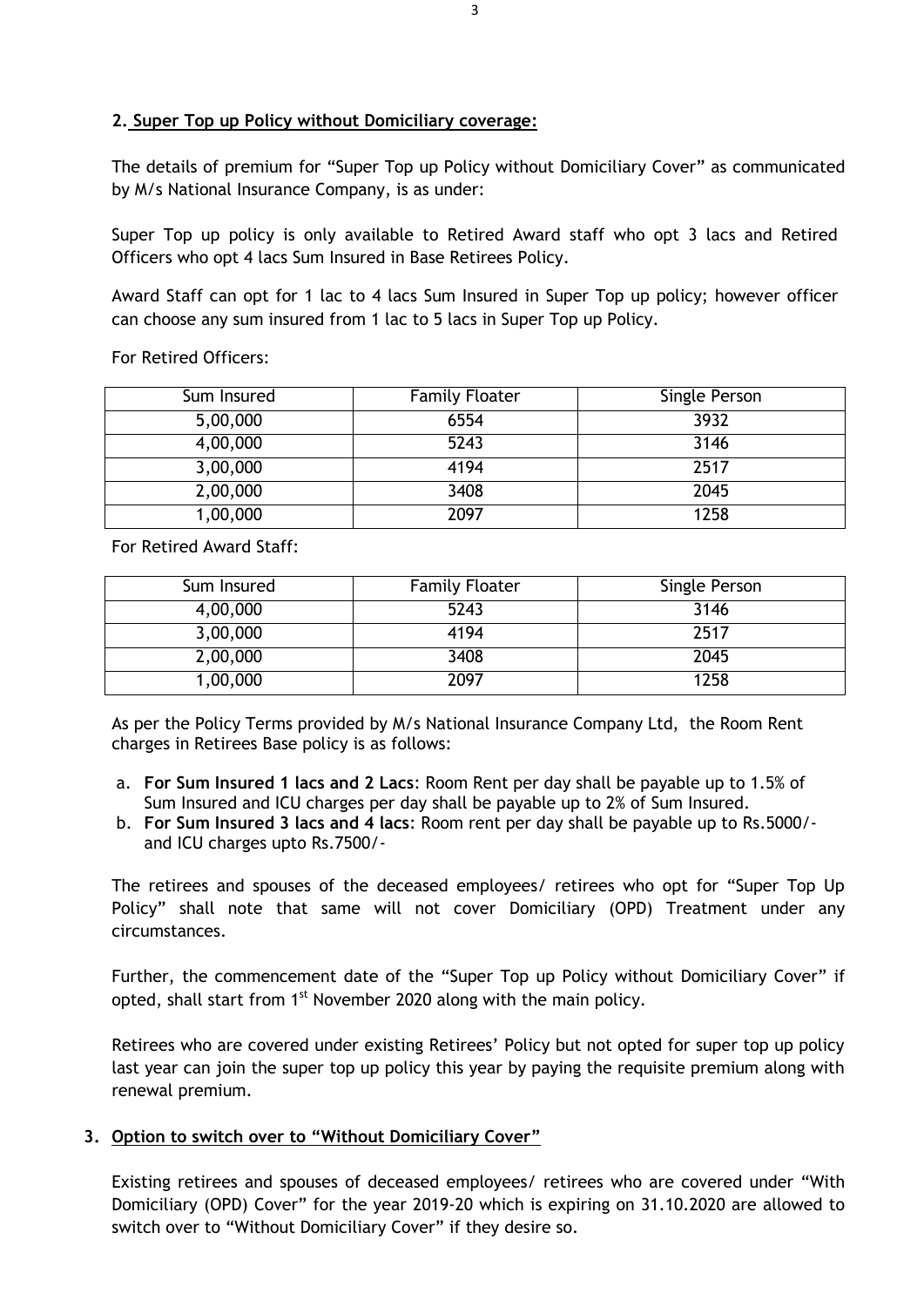Also, option to switch over to "With Domiciliary (OPD) Cover" is also available to such retirees and spouses of deceased employees/ retirees who had opted for "Without Domiciliary Cover" for the year 2019-20 which is expiring on 31.10.2020.

It shall be noted that the existing employees who retired from 01.10.2019 to 30.09.2020 / spouses of deceased employees who expired on or after 01.10.2019 were given option to exercise their option to "With Domiciliary Policy" if they so wish, at the time of paying prorata premium as per HO Circular 656/2020 dated 31.08.2020. Also Retirees who have not joined the IBA Group Medical Insurance Policy for Retirees by paying one month pro rata premium, can join IBA Group Medical Insurance Retirees' Policy 2020-21 starting from 01.11.2020, by paying renewal premium.

## **4. Other conditions:**

- a. All such eligible retirees/spouses of the deceased ex-employees who have not opted for IBA Group Health Insurance Policy for retirees till last year and such eligible Retirees / spouses of the deceased ex-employees who have opted earlier and discontinued subsequently can opt now for the present policy of retirees for the year 2020-21.
- b. The compulsory retired employees can join the IBA Group Health Insurance Scheme from the year 2020-21.
- c. The National Insurance Company has introduced graded sum insured amount for both Base Policy and Super Top Up policy. However, Super Top up policy is only available to such of those retirees who opt for 3 lakhs and 4 lakhs sum insured under Base Retirees' Policy. The following conditions put forth by the Insurance Company:
	- $\triangleright$  Officers can opt for any sum insured from 1 lakh to 4 lakhs in Base policy.
	- $\triangleright$  Award staff can opt for any sum insured from 1 lakh to 3 lakhs in Base policy.
	- Super Top up policy is **only available to Retirees who opt for Rs.3 lakhs and Rs.4 lakhs Sum Insured** in Base Retirees' Policy.
	- > Officers can opt for any sum insured from 1 lakh to 5 lakhs in Super Top Up policy.
	- $\triangleright$  Award staff can opt for any sum insured from 1 lakh to 4 lakhs in Super Top Up policy.
- d. M/s National Insurance Company has informed that "Under Option 2" domiciliary treatment expenses reimbursement is covered upto Rs.30,000/- for workman retirees and spouses of such deceased employees/ retirees and upto Rs. 40,000/- for retired officers/ spouses of deceased officers / retired officers, i.e., 10% of Base Policy Sum Insured opted is available to even for such of those who have opted for Single person premium rate.
- e. Once the options are submitted and premium is remitted there shall not be any change in option, no option change will be allowed. After 1<sup>st</sup> November 2020, in case of cancellation of policy the refund would be strictly as per cancellation clause of the Policy provided by the Insurance Company.
- f. **Change in procedure for submission of option:**
	- $\triangleright$  The eligible retirees and spouses of the deceased employees/ retirees shall fill the Annexure as per their option and submit to any nearby branch within the last date stipulated i.e., **on or before 22.10.2020**.